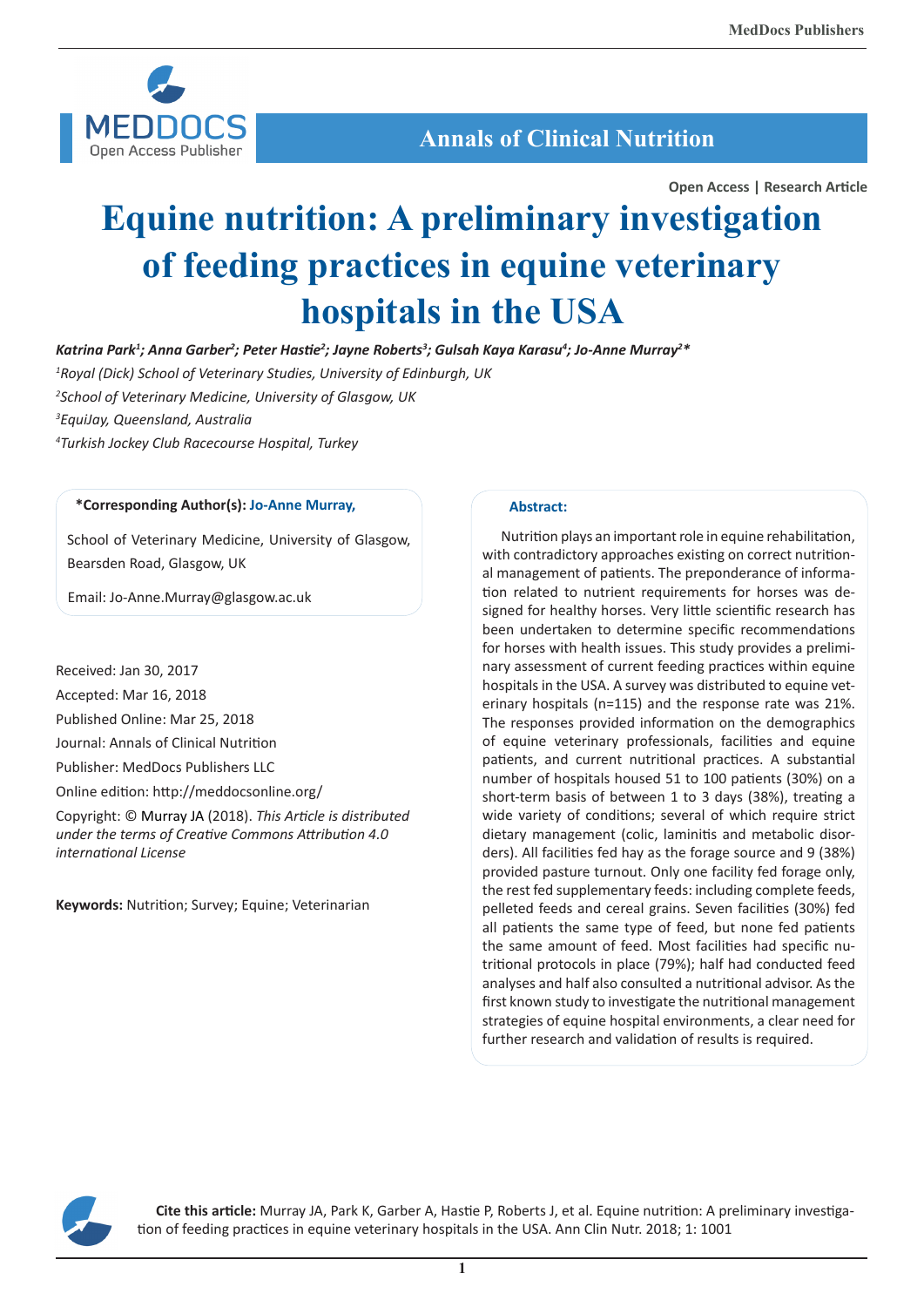### **Introduction**

Nutrition is an essential component of equine health and welfare [1]. Nutritional recommendations for the domestic horse allow us to calculate basic feed requirements based on different parameters such as age, weight and activity level [2]; however, there are little recommendations available for the nutritional management of horses with impaired health. Thus, it would seem sensible that equine patients post-surgery and during a rehabilitation period may benefit greatly from the support of an individual nutritional assessment taking place. Several conditions, such as hepatic diseases, renal diseases, metabolic (equine metabolic syndrome, laminitis, pituitary pars intermedia dysfunction) and digestive system problems, particularly colic, require unique nutritional management. Aside from postoperative and rehabilitative status, other factors to be considered when formulating patient rations include: geographic location, medical history, exercise, use and individual metabolism [3], bodyweight and body condition. Consequently, in agreement with AAEP recommendations, an equine nutritional expert should be consulted and nutritional evaluation of feedstuffs should be undertaken to ensure the patient's needs are met and appropriate dietary support is formulated. However, anecdotal evidence suggests that appropriate nutritional protocols are not always available and/or implemented in equine hospitals. Moreover, whilst there have been several surveys relating to nutritional practices of horse owners, none have been conducted to assess the nutritional management of horses in equine hospital environments.

Consequently, the aim of this study was to ascertain information on post-operative and rehabilitation feeding practices in equine hospital environments in the USA to determine if nutritional strategies appear appropriate.

## **Materials and methods**

#### **Participants**

This study involved a survey designed to ascertain information relating to post-operative and rehabilitation feeding practices in equine hospitals. The target population was equine hospitals in the USA.

#### **Survey design**

Pre-testing via a pilot survey was carried out as recommended by Robson [4]. Pilot study feedback inferred only minor modifications to question phrasing, aimed at making sure questions were interpreted correctly. A copy of the survey can be obtained from the corresponding author. Electronic correspondence and survey methods were used, including initial invitational emails designed to identify willing participants [4], an approach that has been shown to enhance response rates compared to paper-based versions [5]. All efforts were made to identify direct correspondence emails for owners or employees involved directly, or in supervision/management of postoperative and rehabilitative care of patients; however, in some instances, general facility email addresses had to be utilised, inhibiting regulations on participating individuals.

#### **Statistical analyses**

Data were gathered in the Bristol Online Survey tool and were downloaded into an Excel spread sheet in a coded form with a key. Quantitative data were analysed for descriptive statistics and non-parametric statistical tests using SPSS statistical software. All data were analysed for median and measures of

## variation.

### **Results**

#### **Demographics**

The survey response rate was 21 %, with 24 out of a possible 115 responding. The majority of respondents were veterinarians (n=18: 75%), with the remaining being veterinary nurses (n=6). All respondents reported to have more than 5 years experience in the equine veterinary industry and all received their training in the USA.

Respondents were from facilities located in Texas (n=3), Kentucky (n=2), California (n=1), Colorado (n=1), Florida (n=1), Illinois (n=1), Pennsylvania (n=1) and Tennessee (n=1). Half of the establishments surveyed had been in operation servicing the horse industry for >20 years.Just under half of respondents claimed ownership of the facilities surveyed (47%) with the remainder being employed. A large number of facilities were largescale operations housing between 51 and 100 patients (30%:), with 22 % housing between 21 and 30, and a further 22 % housing between 21-30 and the remaining 26 % housing under 20. Most facilities (38%) housed the majority of their patients for between 1 and 3 days; remaining facilities stated length of stay as follows: 34 %for 1-3 weeks; 19 %for 1-3 months. All facilities reported to treat a range of horse breeds engaged in a variety of equestrian disciplines (dressage, eventing, show jumping, racing) and across all ages, but with the majority of patients being over 7 years of age. All facilities specified treatment of soft tissue injuries (including tendon and ligament surgery or disorders); colic and laminitis/founder, orthopaedic and metabolic conditions.

## **Nutritional practices**

Both forage and grain (including single cereals and complete feeds) were fed by 23 facilities, only one facility fed solely forage. All facilities fed hay as a conserved forage source, with 9 facilities (38 %) providing pasture turnout (Figure 1). Seventeen respondents reported to feed complete feeds, with 14 feeding pelleted feeds and the remainder feeding grains. Seven facilities fed all patients the same types of feed. None of the facilities fed patients the same amount of feed. Rehabilitative status and type of surgery/disorder were the major factors (97 %) considered when deciding on feed types, followed by age and weight (84%).

Half of the respondents reported their facility to undertake feed analysed for nutrient content (Figure 2). Twelve (50%) of facilities reported to consult a nutritional advisor. Most facilities (79%) had specific nutritional protocols in place based on surgeries, disorders or conditions that were based on the facility's experience of managing these conditions. However, just over 21% of respondents' report that their facility had no specific nutritional protocols in place for specific conditions. Colic surgeries were specified most often as requiring a specific nutritional protocol (33 %).

## **Discussion**

All respondents had over five years of experience operating within the veterinary industry with half of the participating facilities in operation for over 20 years. This may be presumptive of an in-depth knowledge and confidence concerning the formulation and implementation of current clinical nutrition practices, and the value of such protocols to the rehabilitation and ongoing health of their equine patients. However, in a recent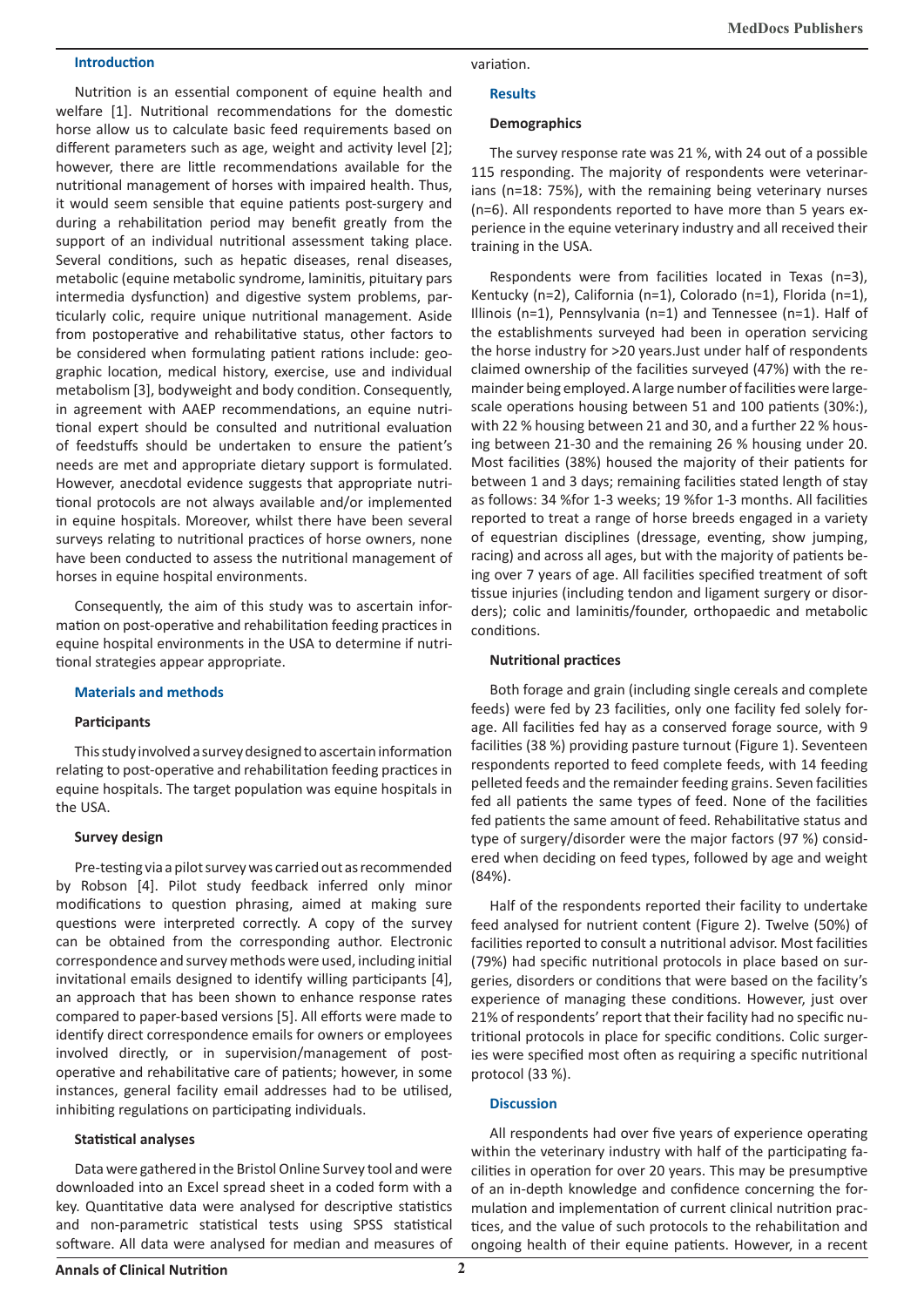survey of equine veterinarians in Georgia USA, the authors reported no correlation between length of time in practice and the reported level of equine nutrition knowledge [6].

Most facilities housed between 51-100 patients, treating all ranges of breeds and disciplines. Age range was less varied with most facilities identifying majority patient age to be ≥7 years. This may coincide with ages more likely to be in consistent work or competition and therefore at greater risk of illness/injury. Colic, laminitis, orthopaedic and metabolic conditions were common nutrition-related conditions specified by over 90% of respondents as reasons for hospital admission and rehabilitative care. Similar to those reported by other authors [7], they are also common nutrition-related problems reported in horse owner surveys for both pleasure and performance horses [8]. It is also important to note that several studies have identified failings in nutritional practices to be causative reason for admission to an equine clinical facility [9]. Thus, continuing to educate horse owners and carers on appropriate nutritional management is pertinent to aiding the reduction of nutrition-related health issues.

An association between diet and gastrointestinal health is widely recognised. Many dietary factors can affect the health of the equine digestive system, including diet composition, meal size and changes in dietary management. An adequate supply of forage in the diet of the horse is essential in maintaining both gut health and satisfying the behavioural needs of an animal that is intended to eat on an almost continual basis. Forages should therefore form the basis of all rations since this is the most logical and economical approach to feeding horses. In fact, the National Research Council, 2007 recommendations for maintaining gut health and integrity are 1 kg Dry Matter (DM) forage per 100 kg of live weight. There are a number of studies that report the many benefits of forage-only diets on gastrointestinal health, superior nutrient provision, behavioural health, effects on post-exercise recovery of performance horses [10]. Moreover, studies on faecal microbiota of forage-fed horses report a more diverse bacterial community that is responsive to abrupt feed changes [11]. Yet despite this, traditional industry feeding practices commonly include a combination of forage and concentrates (typically cereal grains), a practice reported by the majority of respondents in this study. Only one veterinarian-owned hospital facility housing short-term patients, reported feeding forage only. Moreover, when given the opportunity to provide additional information on nutritional practices, only 2 facilities noted the provision of small amounts of forage, fed multiple times per day as basis for their nutritional programmes. With the exception of one, all of the facilities fed a supplementary compound feed with complete and pelleted feeds preferred by the majority of facilities attributable to these being regarded as the easiest methods of providing balanced rations to wide varieties of horses. Given that patients were in rehabilitation and were receiving limited or no turnout, it is unclear why additional concentrates were fed and thus further work to investigate the rationale for doing so is required.

Dietary changes are also an important risk factor for gastrointestinal ill-health, particularly in the development of colic [12]. Changes to the microbial populations in the hindgut have been observed within a few hours of a dietary change [13]; thus the introduction of new feeds and feeding regime on admittance to the facility may increase the likelihood of gastrointestinal disturbance. Whilst abrupt changes in feed type can cause gastrointestinal disturbance, changes in the microbial populations in

the hindgut have also been seen with changes in forages batches that have different chemical compositions [14], which must also be considered during hospitalization. Moreover, a change in forage type is also known to affect the microbial populations in the hindgut [14], albeit to a lesser extent than that seen with the rapid introduction of concentrates [15], and the patient's forage source prior to arrival must to ascertained to minimise the risk of GI upset with a sudden change in this fraction of the diet. Pasture turnout was provided by 38 % of facilities and again, the patient's management prior to admittance needs to be accounted, a horse previously maintained at pasture and then stabled with hay as a forage source is encountering an abrupt dietary and management change, which is known to increase the risk of that individual developing gastrointestinal issues such as colic [16].

Thus, given the stressful situation of hospitalisation, including the likely abrupt dietary and management change, appropriate nutritional protocols will help minimise gastrointestinal disturbance, potentially improving post-operative and rehabilitative outcomes. Most facilities (79%) employed nutritional protocols specific to presenting conditions/disorders of individual patients; however, there will some (21%) that had no nutritional protocols in place at all. The length of stay and importance placed on nutritional management of patients was not investigated in this study. However, shorter stays may coincide with a reduced investment in correct nutritional protocols and practices. Factors influencing ration formulation included rehabilitative status and surgery/disorder type followed by weight, age, physical activity level, discipline, breed and height respectively; with importance placed on current physical and metabolic states of patients.

No relationship was identified between number of patients housed and likelihood of feed analysis or condition dependent protocols; however, as in a previous [17], data did suggest an increased likelihood of consulting a nutritional adviser as facility size (number of patients housed) increased. In contrast to previous studies [6,7] identified equine nutritionists as an important source of nutritional information from a veterinarian perspective; 80% of whom indicated an equine nutritionist to be a "very" or "somewhat" important resource. Despite this, only 58 % of veterinary establishments consulted a nutritional adviser. Moreover, given the expected role the veterinarian plays as an important source of nutritional advice [17-19] and the subsequent position of influence, authority and ethical obligation they commit to as a licensed practitioner, and the importance good nutrition plays in the health and wellbeing of the horse [1,6,9] it was surprising that only half of veterinarians surveyed considered it to be an 'very important' part of their practice philosophy [6]. Therefore, it would appear that further work is required to evaluate veterinarian's perspective on equine nutrition and identify strategies to promote the use of nutritional protocols in veterinary facilities [20-23].

## **Conclusion**

Assessing the current feeding practices in equine veterinary hospitals in the USA has provided a unique insight into the nutritional management of horses in these types of facilities. It would appear that there is variation in the use of nutritional protocols for specific conditions and a wide range of feeding practices utilised. Further work is required to evaluate the nutritional protocols in use by such facilities to assess the consistency across establishments and determine the scientific basis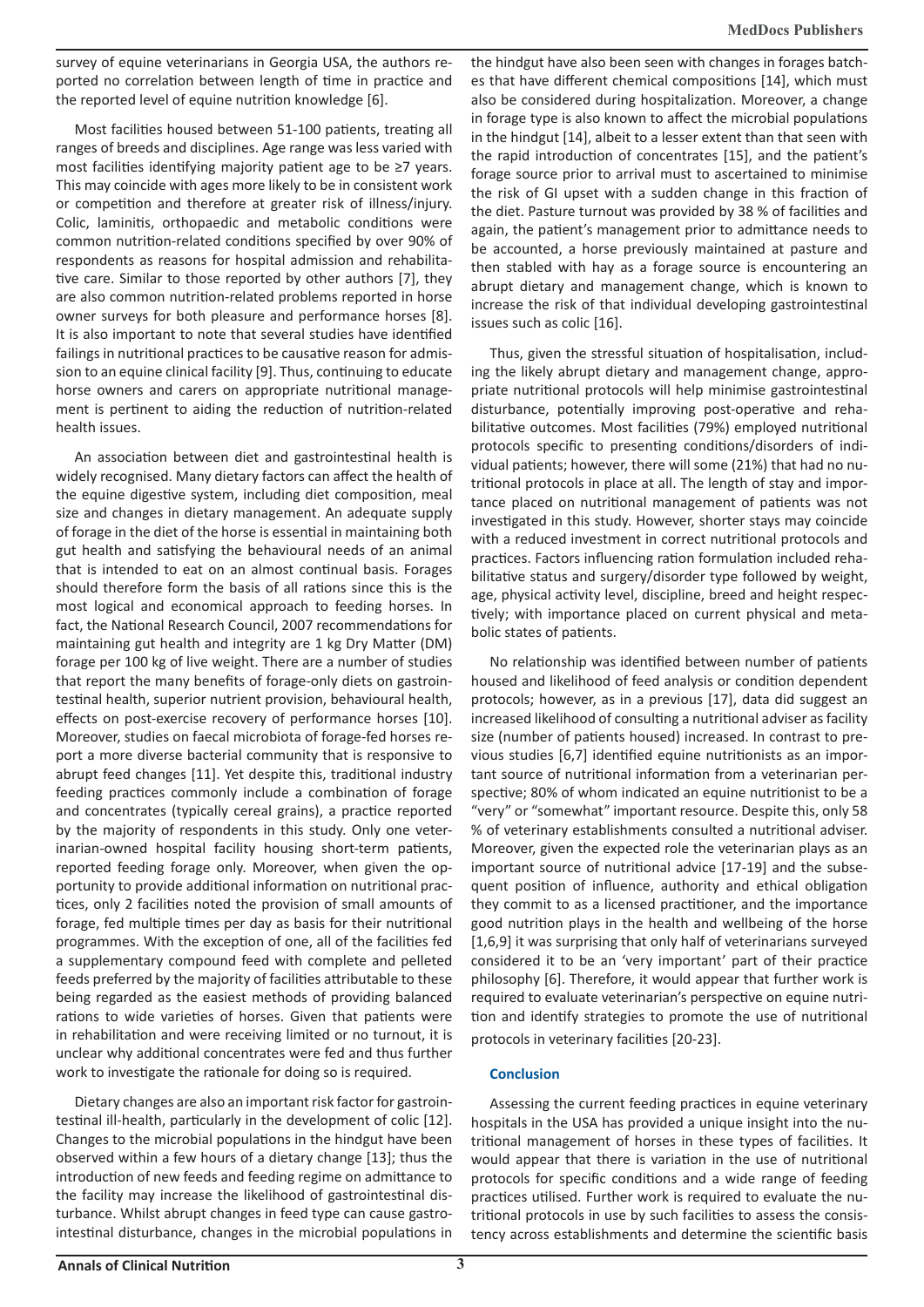by which these approaches have been derived. Moreover, a greater understanding of veterinarian's perspectives on equine nutrition would be beneficial.

# **Figures**







Figure 2: Number of respondents that analysed feed, consulted a nutritional adviser and had nutritional protocols in place.

## **References**

- 1. Davidson N, Harris PA. Nutrition and welfare. Kluwer Academic Publishers. Netherlands. 2002.
- 2. NRC. Nutrient Requirements of Horses. The National Academies Press, Washinton, DC, USA. 2007.
- 3. AAEP. Care guidelines for equine rescue and retirement facilities. American Association of Equine Practitioners (AAEP). Lexington Kentucky USA. 2004.
- 4. Robson C. Real World Research. Blackwell Publishing. Oxford UK. 2002.
- 5. Kaplowitz MD, Hadlock R, Levine R. A comparison of web and mail survey response rates. 2004; 68: 94-101.
- 6. Roberts JL, Murray JAMD. Survey of equine nutrition: perceptions and practices of veterinarians in Georgia, USA. J Equine Vet Sci. 2013; 33; 454-459.
- 7. Hoffman CJ, Costa LR, Freeman LM. Survey of feeding practices, supplements use, and knowledge of equine nutrition among a subpopultation of horse owners in New England. J Equine Vet Sci. 2009; 29; 719-726.
- 8. Burk AO, Williams CA. Feeding management practices and supplement use in top-level event horses. Comp Ex Phys. 2008; 5: 85-93.
- 9. Honore EK, Uhlinger CA. Equine Feeding Practices In Central North Carolina: A Preliminary Survey. J Equine Vet Sci. 1994; 148: 424-429.
- 10. Goodwin D, Davidson PB, Harris PA. Foraging enrichment for stabled horses: effects on behaviour and selection. Equine Vet J. 2002; 34: 686-691.
- 11. Fernandes KA, Kittelmann S, Rogers Cw, Gee EK, Bolwell CF, Bermingham EN, Thomas DG. Fecal Microbiota of Foragefed horses in New Zealand and the population dynamics of microbial communities following dietary change. 2014; 9.
- 12. Hudson JM, Cohen ND, Gibbs PG, Thompson JA. Feeding practices associated with colic in horses. J Am Vet Med Assoc. 2001; 219: 1419-1425.
- 13. de Fombelle A, Julliand V, Drogoul C, Jacotot E. Feeding and microbial disorders in horses: 1 - Effects of an abrupt incorporation of two levels of barley in a hay diet on microbial profile and activities. J Equine Vet Sci. 2001; 21: 439-445.
- 14. Munhonen S, Julliand V, Lindberg JE, Bertilsson J, Jansson A. Effects on the equine colon ecosystem of feeding filage or haylage after an abrupt change from hay. 2009; 87, 2291-2298.
- 15. de Fombelle A, Varloud M, Goachet AG, Jacotot E, Philippeau C, Drogoul C, Julliand V. Characterisation of the microbial and biochemical profile of different segments of the digestive tract in horses given two distinct diets. Anim Sci. 2003.
- 16. Tinker MK, White NA, Lessard P, Thatcher CD, Pelzer KD, Davis B, Carmel DK. Prospective study of equine colic risk factors. Equine Vet J. 1997; 29: 454-458.
- 17. USDA. Baseline reference of 1998 equine health and